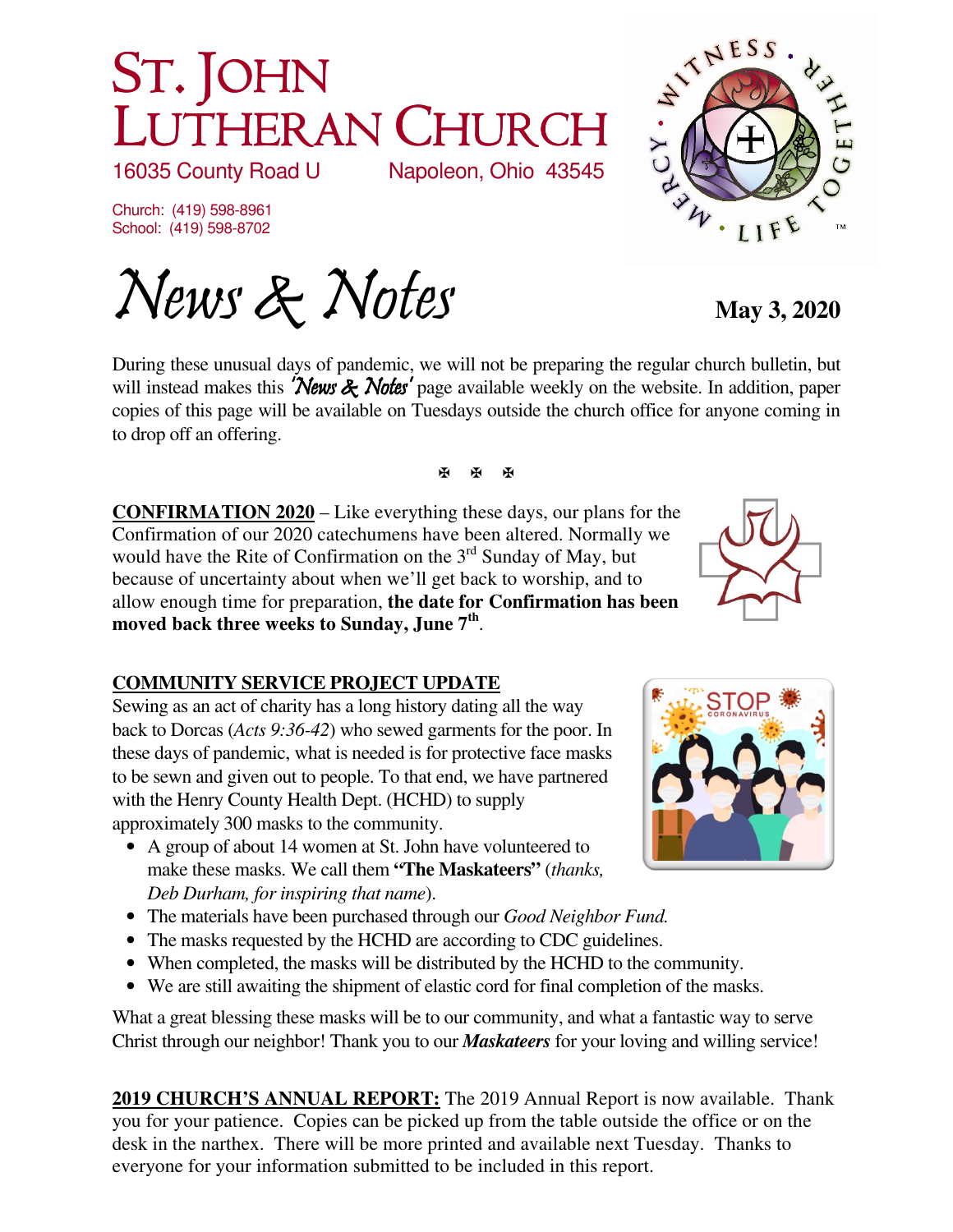# **PORTALS OF PRAYER BOOKLETS**

- Booklets for the second quarter (April-June) are available for you to pick up outside the church office.
- OR, on Facebook, search 'Portals of Prayer' and head to their page for each day's devotion.
- For many fantastic materials that *Concordia Publishing House* is making freely available during this time, go to **cph.org** and click the purple **"For Home, Browse Resources"** link. You will find links for many resources that are normally available by subscription only:
	- o **'My Devotions'** devotions for teens
	- o **'Happy Times'** magazine for children, the April/May issue
	- o **'Family Time'** devotions for families with children
	- o **'Today's Light'** (April issue) for a more in-depth consideration of daily Scripture readings
	- o **'Lutheran Life'** online flip book (Spring issue) with many wonderful, articles for spiritual growth
	- o **'Lutheran Witness'** (special issue) with exceptional articles for expanding your mind
	- o **'CPH Music'** links on either Spotify or Amazon Music

## **ONLINE SERVICES FROM ST. JOHN**

- Online services will be made available on **Sundays by 9:00 a.m.**
- Be sure to access the service PDF files so that you can follow along with each service
- Links for all these worship resources will be made available on **sjl.org** and on our Facebook page.

**OFFERINGS DURING THIS TIME** – The gifts of God's people are essential to the continuation of ministry. There are three ways we suggest giving your gifts during this time especially…

- Use our new '**Give Now'** online giving page a link is on our website
- Mail your offerings to the church
- Drop off your offerings on Tuesdays, 9 a.m. to noon, outside the church office

#### **More detailed information is available on the "Sustaining Ministry" document online.**

## **MATTERS FOR PRAYER** – Please keep these people in your prayers:

- Shut-Ins: *Norma Damman, Renetta Homan,* and *Lester Rabe*
- *Melba Elling,* and *Lorna Von Deylen*, at Genacross Lutheran Home
- *Evelyn Rohrs* and *Arlene Gerken,* at Assisted Living Genacross Lutheran Home
- *Harold Behrmann,* at Fulton Manor Wauseon
- *Donald Badenhop,* now residing at Vancrest Assisted Living Holgate
- *Donald Landry,* residing at the Ohio Veteran's Home, Sandusky
- Armed Services: *Justin Atkinson, Jason Rohrs*, *Emily Schroeder, Connor Gerken, Seth Handy, Nathan Nemoyer, Jared Dishop*
- *Dale VonDeylen,* brother of Deb Durham and Dave VonDeylen, who is currently undergoing cancer treatments
- *Marc & Alex Wiechers,* on the birth of a daughter, Aria Carmen, on 4-26
- *Josh & Kris Elling,* on the birth of a son, Benjamin Earl on 4-27